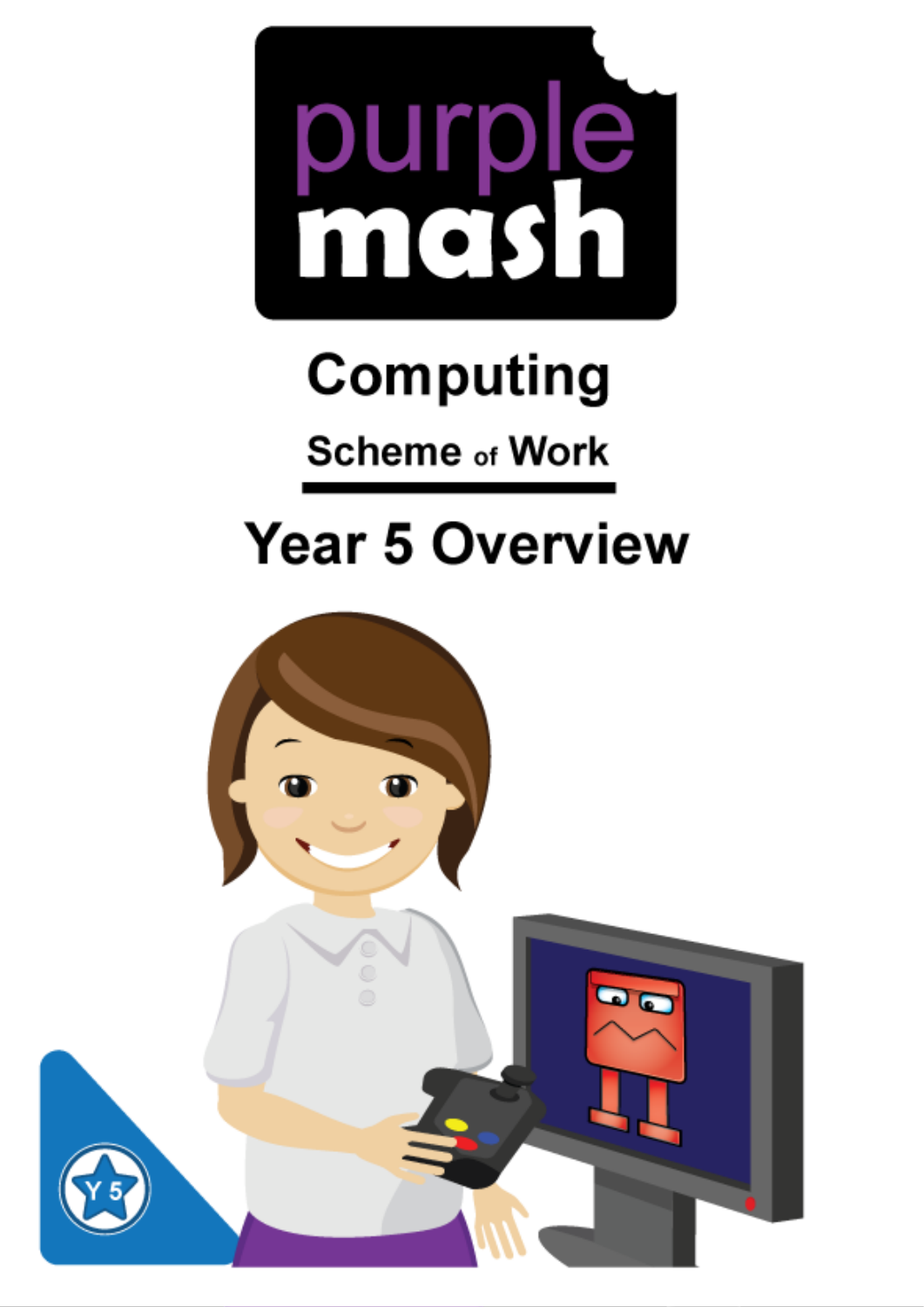### **Contents**

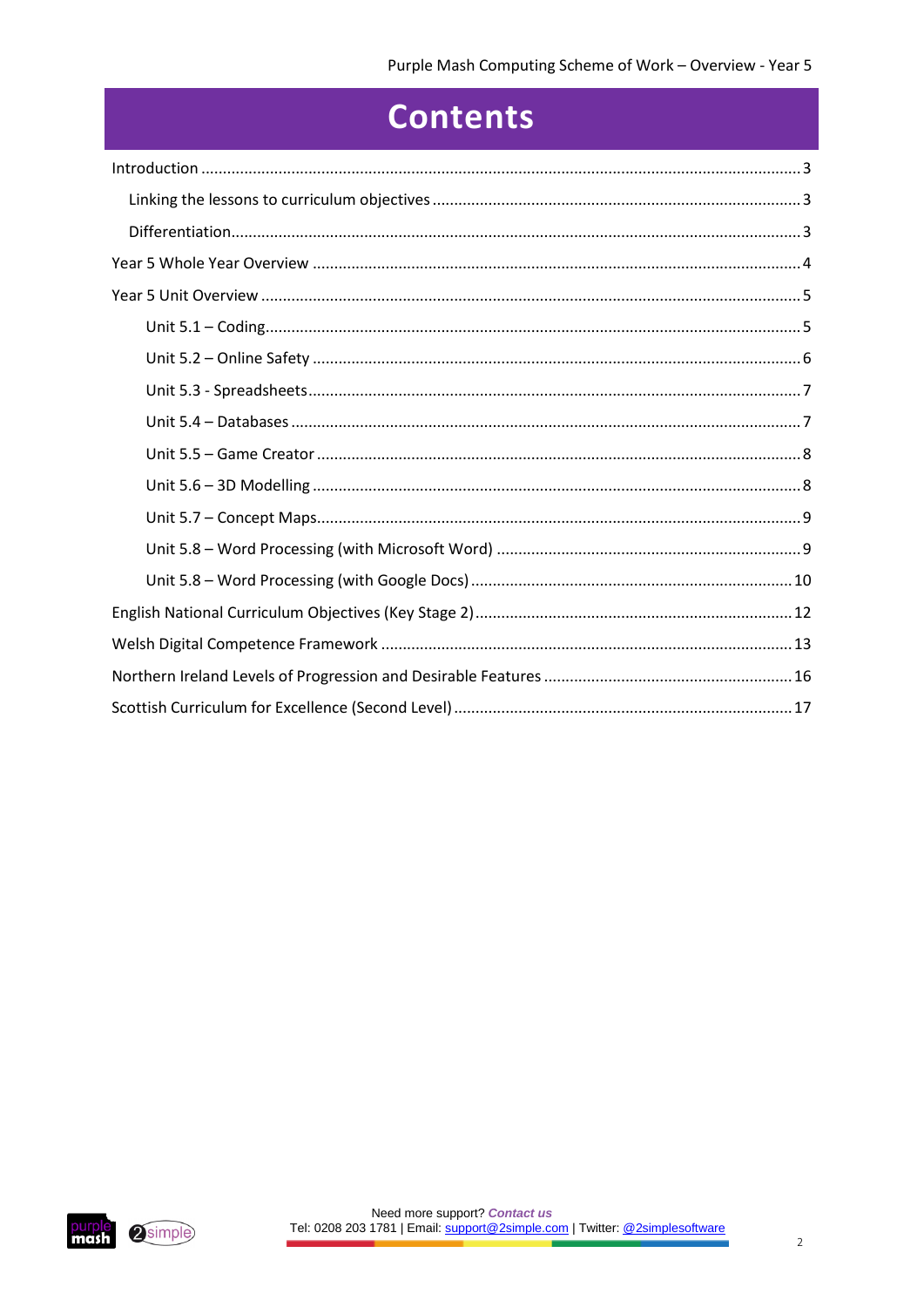### **Introduction**

<span id="page-2-0"></span>This document contains an overview of the units included in the Purple Mash Computing Scheme of Work for Year 5.

For detailed lesson plans and other information, see the documents for the individual units themselves.

Most lessons assume that children are logged onto Purple Mash with their own individual usernames and passwords, so their work will be saved in their own folders automatically and can be easily reviewed and assessed by the class teacher. If children have not used and logged onto Purple Mash before then they will need to spend some time before starting these lessons, learning how to do this. Children can be supported by having their printed logon cards (produced using [Create and](https://www.purplemash.com/site#app/guides/Create_Manage_Users_Guide)  [Manage Users\)](https://www.purplemash.com/site#app/guides/Create_Manage_Users_Guide) to hand.

Lesson plans also make use of the facility within Purple Mash to set activities for pupils which they can then complete and hand-in online (2Dos). This enables you to assess their work easily as well as distribute resources to all pupils. If children have not opened 2Dos before then they will need more detailed instructions about how to do this. A teacher's guide to 2Dos can be found in the teacher's section[: 2Dos Guide.](https://www.purplemash.com/site#app/guides/2dos_pdf_Guide)

If you are currently using a single login per class or group and would like to set up individual logins yourself, then please see our guide to doing so at [Create and Mange Users.](https://www.purplemash.com/site#app/guides/Create_Manage_Users_Guide) Alternatively, please contact support at [support@2simple.com](mailto:support@2simple.com) or 0208 203 1781.

To force links within this document to open in a new tab, right-click on the link then select 'Open link in new tab'.

#### <span id="page-2-1"></span>**Linking the lessons to curriculum objectives**

At the end of this document you will find a breakdown showing how the units relate to the curricula of England, Wales, Northern Ireland and Scotland. Within each unit document is a section called Assessment Guidance with exemplars of how a child at emerging, expected and exceeding level of achievement could demonstrate this in their work through the unit. These statements could also be used for reporting.



This information can be used in association with the Purple Mash Data Dashboard to make and record judgements about children's outcomes and demonstrate progress over time.

For more information about the Data Dashboard see the [Data Dashboard manual](https://www.purplemash.com/app/guides/Data_Dashboard_Users_Guide) or view the videos within the Data Dashboard tool.

#### <span id="page-2-2"></span>**Differentiation**

Where appropriate, guidance has been given on how to simplify tasks within lessons or challenge those who are ready for more stretching tasks.

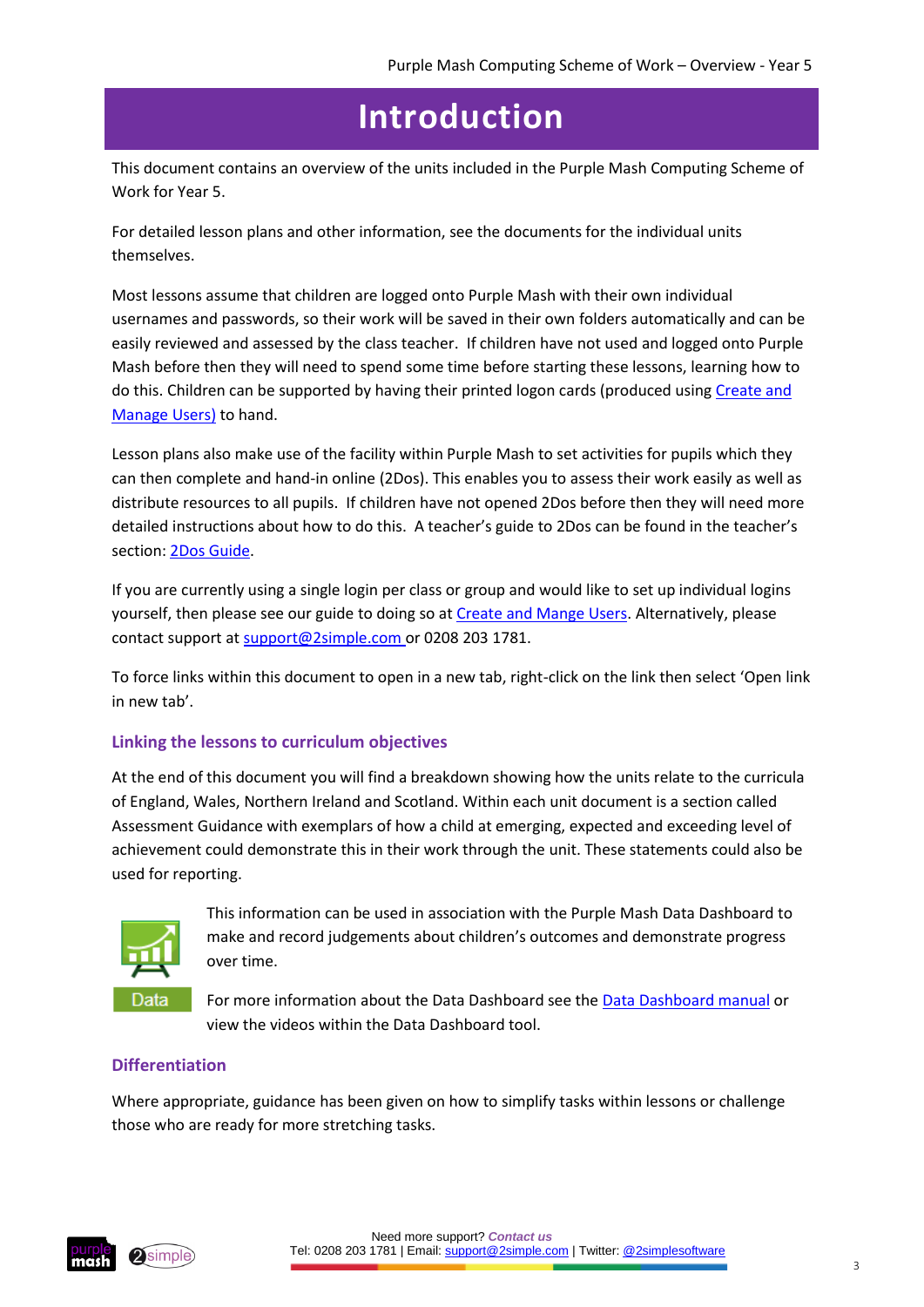### **Year 5 Whole Year Overview**

| <b>Week</b> | $\overline{2}$ | 3                                                       | 4               | 5 <sub>1</sub><br>6 |                | 8                                                                                                             | 9 | 10          | $\vert$ 11 | 12                                     | 13 | 14 | 15 | $16 \mid 17$                                                                        | 18 <sup>1</sup>                     | 19 20 | 21         |                 | $22 \mid 23 \mid$                                                    | 24 | 25                                                                               | 26 27 28                               |  | 29 30                                                              | 31              | 32 |
|-------------|----------------|---------------------------------------------------------|-----------------|---------------------|----------------|---------------------------------------------------------------------------------------------------------------|---|-------------|------------|----------------------------------------|----|----|----|-------------------------------------------------------------------------------------|-------------------------------------|-------|------------|-----------------|----------------------------------------------------------------------|----|----------------------------------------------------------------------------------|----------------------------------------|--|--------------------------------------------------------------------|-----------------|----|
|             |                |                                                         | <b>Unit 5.1</b> |                     |                | <b>Unit 5.2</b><br><b>Online Safety</b>                                                                       |   |             |            | <b>Unit 5.3</b><br><b>Spreadsheets</b> |    |    |    |                                                                                     | <b>Unit 5.4</b><br><b>Databases</b> |       |            | <b>Unit 5.5</b> | <b>Game Creator</b>                                                  |    |                                                                                  | <b>Unit 5.6</b><br><b>3D Modelling</b> |  |                                                                    | <b>Unit 5.7</b> |    |
| w<br>YEAR   |                | Number of Weeks $-6$<br><b>Main Programs</b> $-$ 2 Code | Coding          |                     | <b>Writing</b> | Weeks $-3$<br>$ $ Programs -<br>2Publish Plus<br><b>Templates</b><br>Display boards<br>2Connect<br>(Mind Map) |   | $Weeks - 6$ |            | <b>Programs</b> - 2 Calculate          |    |    |    | $Weeks - 4$<br><b>Programs</b> $-$<br>2Investigate<br>(database)<br>lAvatar creator |                                     |       | Weeks $-5$ |                 | $Programs - 2DIY 3D$<br><b>Writing Templates</b><br>2Blog (Blogging) |    | Weeks $-4$<br>$Programs -$<br>2Design and<br>Make<br>Writing<br><b>Templates</b> |                                        |  | <b>Concept Maps</b><br>$Weeks - 4$<br>$ $ Programs $-$<br>2Connect |                 |    |

<span id="page-3-0"></span>

| <b>Unit 5.8</b><br><b>Microsoft Word</b>  |
|-------------------------------------------|
| (Optional Unit)<br>Number of Lessons $-8$ |
| Main program $-$ MS<br>Word               |

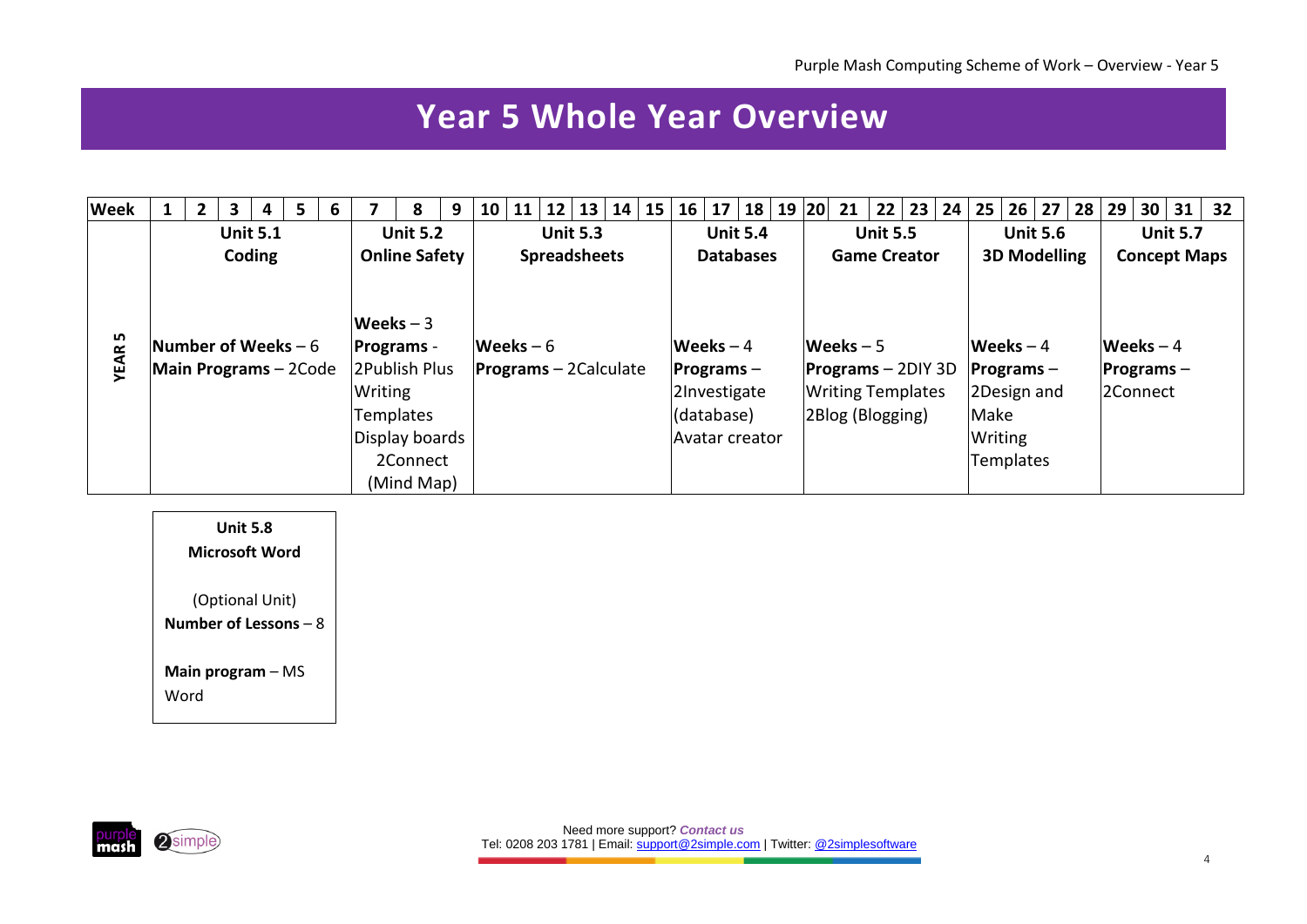### **Year 5 Unit Overview**

#### <span id="page-4-1"></span><span id="page-4-0"></span>**Unit 5.1 – Coding**

| <b>Lesson</b>  | <b>Aims</b>                                                                                                                                                                                                                                                                      | <b>Success Criteria</b>                                                                                                                                                                                                                                                                                                             |
|----------------|----------------------------------------------------------------------------------------------------------------------------------------------------------------------------------------------------------------------------------------------------------------------------------|-------------------------------------------------------------------------------------------------------------------------------------------------------------------------------------------------------------------------------------------------------------------------------------------------------------------------------------|
| 1              | To review coding vocabulary.<br>$\bullet$<br>To use a sketch or storyboard<br>$\bullet$<br>to represent a program design<br>and algorithm.<br>To use the design to create a<br>$\bullet$<br>program.                                                                             | Children can use sketching to design a program and reflect<br>$\bullet$<br>upon their design.<br>Children can create code that conforms to their design.<br>$\bullet$                                                                                                                                                               |
| $\overline{2}$ | To design and write a program<br>$\bullet$<br>that simulates a physical<br>system.                                                                                                                                                                                               | $\bullet$<br>Children can explain how their program simulates a<br>physical system.<br>Children can select the relevant features of a situation to<br>$\bullet$<br>incorporate into their simulation by using decomposition<br>and abstraction.<br>Children can reflect upon the effectiveness of their<br>$\bullet$<br>simulation. |
| 3              | To review the use of number<br>$\bullet$<br>variables in 2Code.<br>To explore text variables.<br>٠                                                                                                                                                                               | Children can explain what a variable is in programming.<br>$\bullet$<br>Children can set/change the variable values appropriately.<br>$\bullet$<br>Children know some ways that text variables can be used<br>$\bullet$<br>in coding.                                                                                               |
| 4 & 5          | To create a playable,<br>$\bullet$<br>competitive game.<br>To combine the use of<br>$\bullet$<br>variables, If/else statements<br>and Repeats to achieve the<br>desired effect in code.<br>To read code so that it can be<br>$\bullet$<br>adapted, personalised and<br>improved. | Children can create a game which has a timer and score<br>$\bullet$<br>pad.<br>Children can use variables to control the objects in the<br>$\bullet$<br>game.<br>Children can create loops using the timer and If/else<br>$\bullet$<br>statements.                                                                                  |
| 6              | To explore the launch<br>$\bullet$<br>command and use buttons<br>within a program that launch<br>other programs or open<br>websites.<br>To create a program to inform<br>others.                                                                                                 | Children can include buttons and objects that launch<br>$\bullet$<br>windows to websites and programs.<br>Children can code a program that informs others.<br>$\bullet$                                                                                                                                                             |

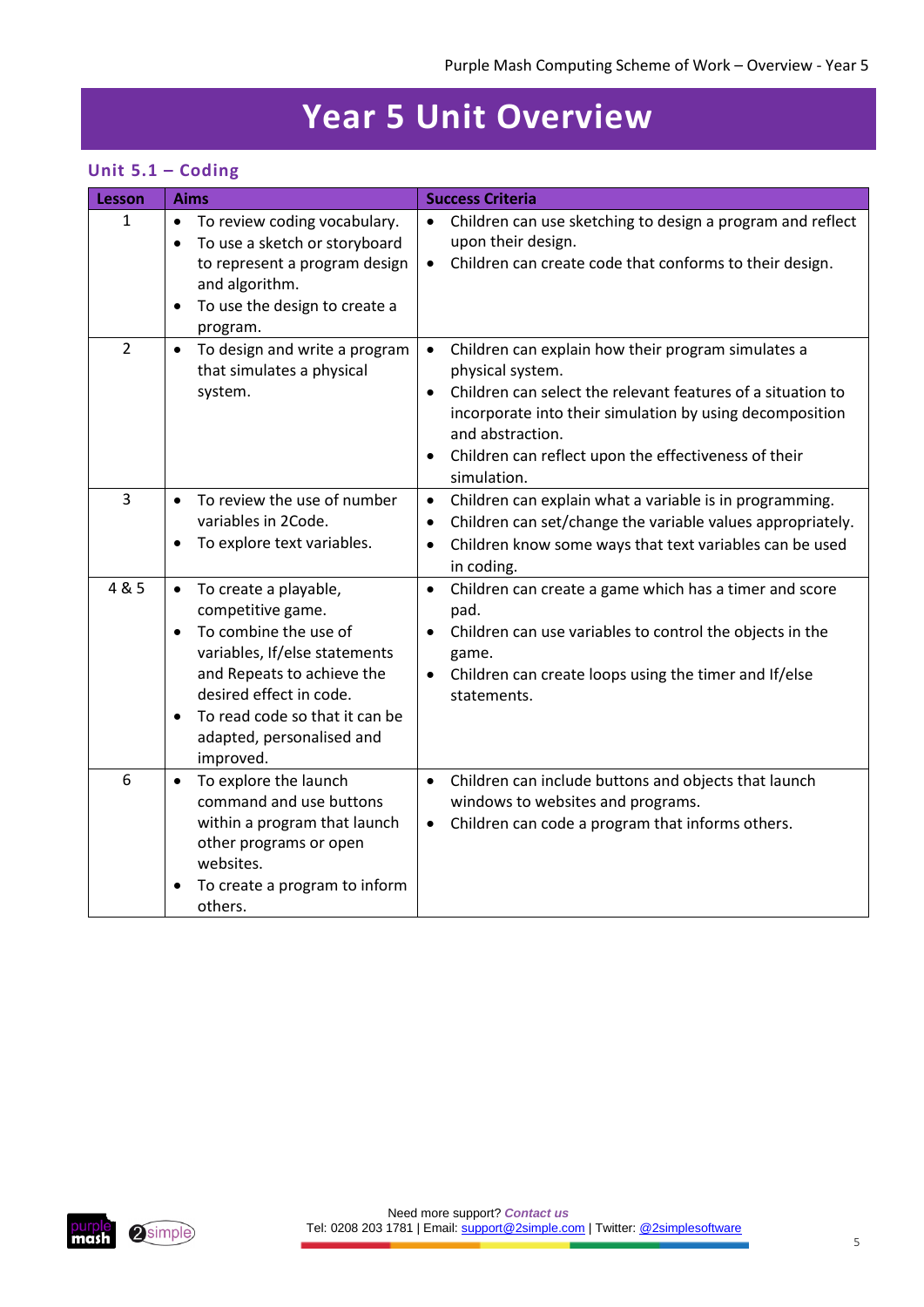| Lesson         | <b>Aims</b>                                                                                                                                                                                                                                                                                                            | <b>Success Criteria</b>                                                                                                                                                                                                                                                                                                                                                                                                                                                                                                            |
|----------------|------------------------------------------------------------------------------------------------------------------------------------------------------------------------------------------------------------------------------------------------------------------------------------------------------------------------|------------------------------------------------------------------------------------------------------------------------------------------------------------------------------------------------------------------------------------------------------------------------------------------------------------------------------------------------------------------------------------------------------------------------------------------------------------------------------------------------------------------------------------|
| $\mathbf{1}$   | To gain a greater understanding<br>of the impact that sharing digital<br>content can have.<br>To review sources of support<br>when using technology.<br>To review children's responsibility<br>to one another in their online<br>behaviour.                                                                            | Children know what Childnet SMART CREW is and have<br>thought critically about the information that they share<br>online both about themselves and others.<br>Children know who to tell if they are upset by<br>$\bullet$<br>something that happens online.<br>Children can use the SMART rules as a source of<br>$\bullet$<br>guidance when online.                                                                                                                                                                               |
| $\overline{2}$ | To know how to maintain secure<br>passwords.<br>To understand the advantages,<br>disadvantages, permissions and<br>purposes of altering an image<br>digitally and the reasons for this.<br>To be aware of appropriate and<br>inappropriate text, photographs<br>and videos and the impact of<br>sharing these online.  | Children think critically about what they share online,<br>$\bullet$<br>even when asked by a usually reliable person to share<br>something.<br>Children have clear ideas about good passwords.<br>$\bullet$<br>Children can see how they can use images and digital<br>$\bullet$<br>technology to create effects not possible without<br>technology.<br>Children have experienced how image manipulation<br>could be used to upset them or others even using<br>simple, freely available tools and little specialist<br>knowledge. |
| 3              | To learn about how to reference<br>sources in their work<br>To search the Internet with a<br>consideration for the reliability of<br>the results of sources to check<br>validity and understand the<br>impact of incorrect information.<br>Ensuring reliability through using<br>different methods of<br>communication | Children can cite all sources when researching and<br>$\bullet$<br>explain the importance of this.<br>Children select keywords and search techniques to find<br>$\bullet$<br>relevant information and increase reliability<br>Children show an understanding of the advantages and<br>disadvantages of different forms of communication and<br>when it is appropriate to use each.                                                                                                                                                 |

#### <span id="page-5-0"></span>**Unit 5.2 – Online Safety**

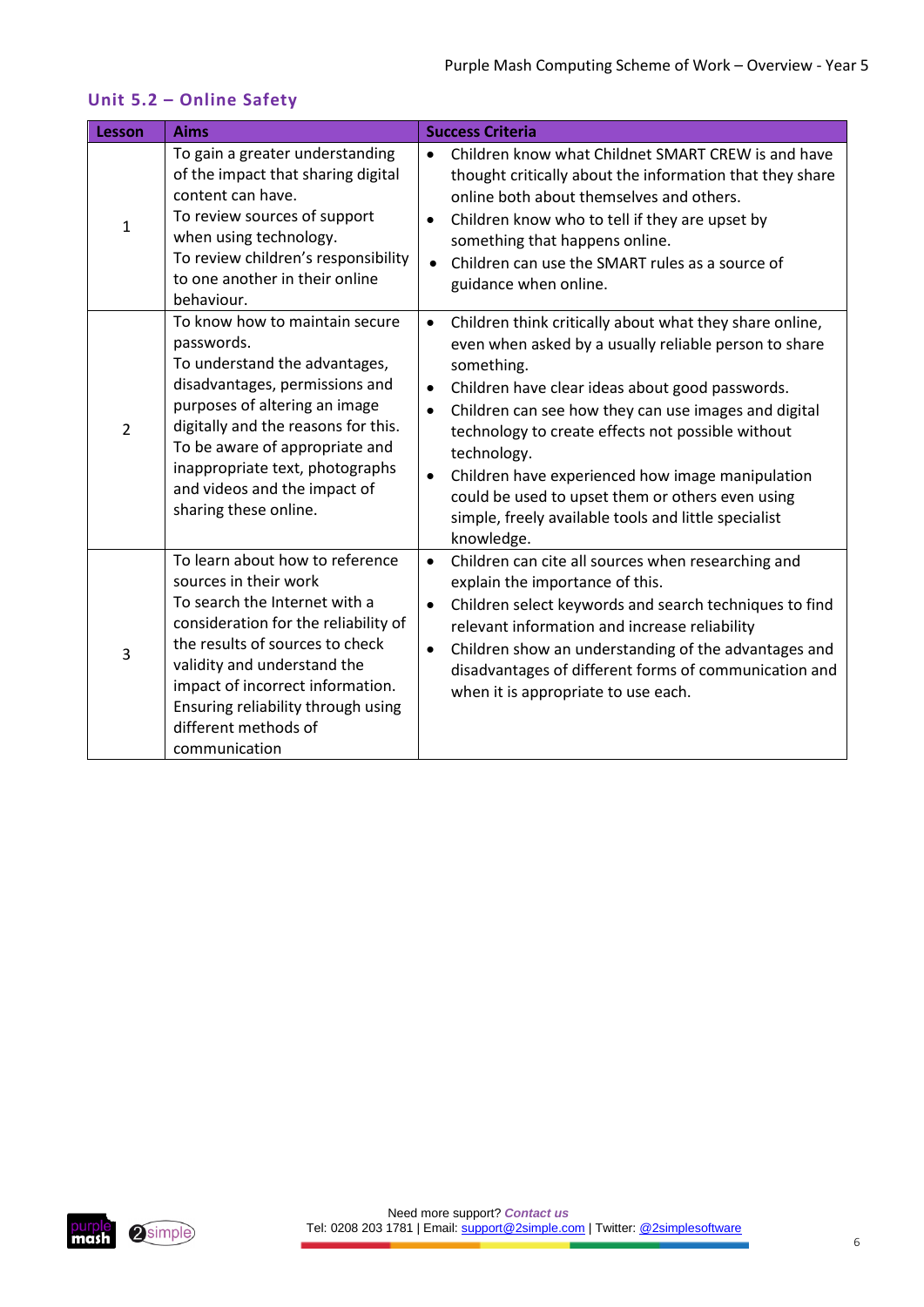| Lesson         | <b>Aims</b>                                      | <b>Success Criteria</b>                                                                                                                                                                                      |
|----------------|--------------------------------------------------|--------------------------------------------------------------------------------------------------------------------------------------------------------------------------------------------------------------|
| 1              | Conversions of measurements.                     | Children can create a formula in a spreadsheet to<br>$\bullet$<br>convert m to cm.<br>Children can apply this to creating a spreadsheet that<br>$\bullet$<br>converts miles to km and vice versa.            |
| $\overline{2}$ | Novel use of the count tool.                     | Children can use a spreadsheet to work out which<br>$\bullet$<br>letters appear most often.<br>Children can use the 'how many' tool.<br>$\bullet$                                                            |
| 3              | Formulae including the advanced<br>mode.         | Children can use a spreadsheet to work out the area<br>$\bullet$<br>and perimeter of rectangles.<br>Children can use these calculations to solve a real-life<br>$\bullet$<br>problem.                        |
| 4              | Using text variables to perform<br>calculations. | Children can create simple formulae that use different<br>$\bullet$<br>variables.<br>Children can create a formula that will work out how<br>$\bullet$<br>many days there are in x number of weeks or years. |
| 5              | Using a spreadsheet to plan an<br>event.         | Children can use a spreadsheet to model a real-life<br>$\bullet$<br>situation and come up with solutions that can be<br>practically applied.                                                                 |

#### <span id="page-6-0"></span>**Unit 5.3 - Spreadsheets**

#### <span id="page-6-1"></span>**Unit 5.4 – Databases**

| Lesson         | <b>Aims</b>                                              | <b>Success Criteria</b>                                                                                                                                                                                                                                                                                                                                                             |
|----------------|----------------------------------------------------------|-------------------------------------------------------------------------------------------------------------------------------------------------------------------------------------------------------------------------------------------------------------------------------------------------------------------------------------------------------------------------------------|
| 1              | To learn how to search for<br>information on a database. | Children understand the different ways to search a<br>$\bullet$<br>database.<br>Children can search a database in order to answer<br>$\bullet$<br>questions correctly.                                                                                                                                                                                                              |
| $\overline{2}$ | To contribute to a class database.                       | Children have designed an avatar for a class<br>$\bullet$<br>database.<br>Children have successfully entered information into<br>$\bullet$<br>a class database.                                                                                                                                                                                                                     |
| 3 & 4          | To create a database around a<br>chosen topic.           | Children can create their own database on a chosen<br>$\bullet$<br>topic.<br>Children can add records to their database.<br>$\bullet$<br>Children know what a database field is and can<br>$\bullet$<br>correctly add field information.<br>Children understand how to word questions so that<br>$\bullet$<br>they can be effectively answered using a search of<br>their database. |

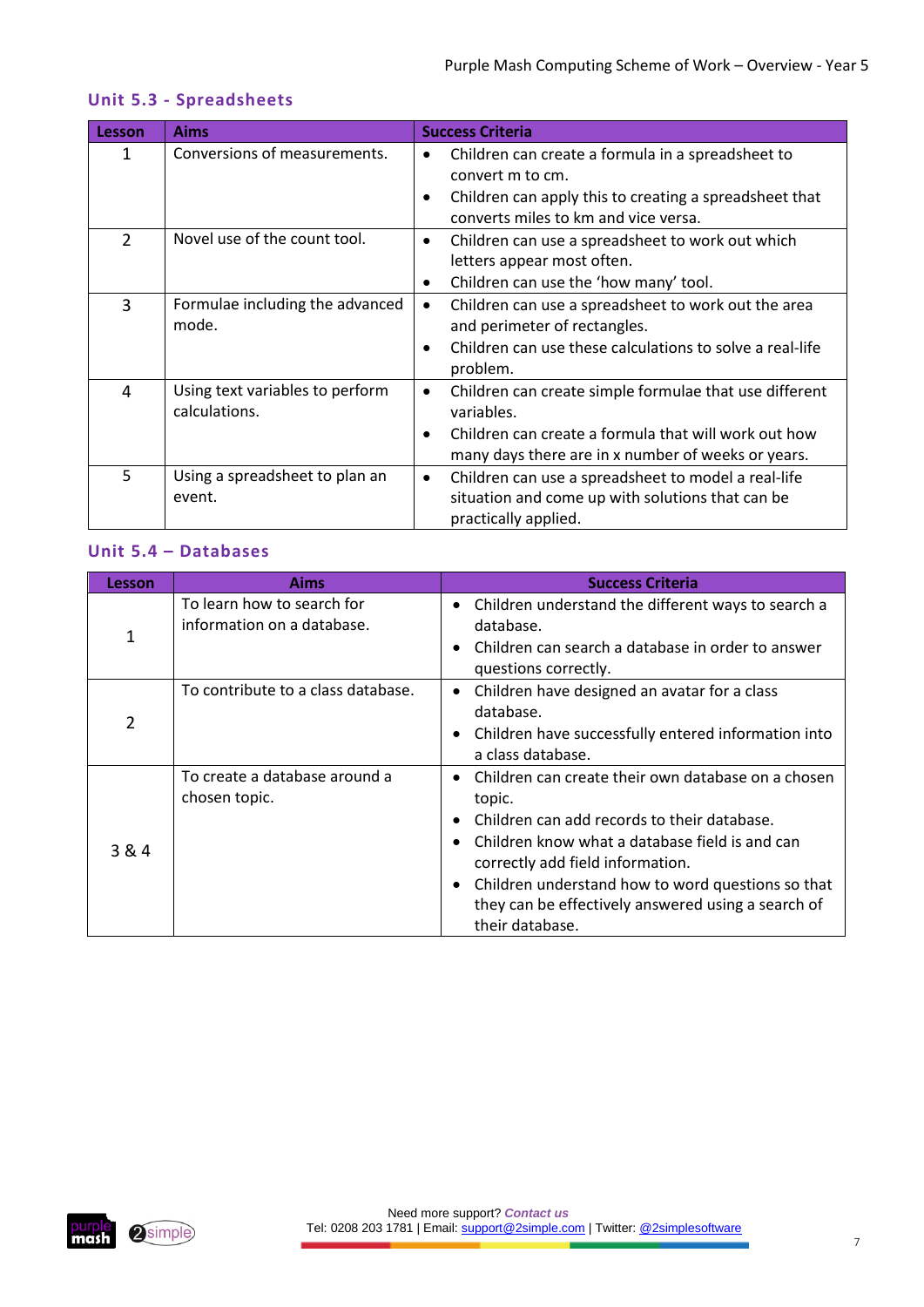| Lesson         | <b>Aims</b>                         | <b>Success Criteria</b>                                                                                                                                                                                                          |
|----------------|-------------------------------------|----------------------------------------------------------------------------------------------------------------------------------------------------------------------------------------------------------------------------------|
| 1              | To set the scene.                   | Children can review and analyse a computer game.<br>$\bullet$<br>Children can describe some of the elements that<br>make a successful game.<br>Children can begin the process of designing their<br>own game.                    |
| $\overline{2}$ | To create the game environment.     | Children can design the setting for their game so<br>$\bullet$<br>that it fits with the selected theme.<br>Children can upload images or use the drawing tools<br>to create the walls, floor and roof.                           |
| 3              | To create the game quest.           | Children can design characters for their game.<br>$\bullet$<br>Children can decide upon, and change, the<br>$\bullet$<br>animations and sounds that the characters<br>make.                                                      |
| 4              | To finish and share the game        | Children can make their game more unique by<br>$\bullet$<br>selecting the appropriate options to maximise the<br>playability.<br>Children can write informative instructions for<br>their game so that other people can play it. |
| 5              | To evaluate their and peers' games. | Children can evaluate my their own and peers'<br>$\bullet$<br>games to help improve their design for the future.                                                                                                                 |

#### <span id="page-7-0"></span>**Unit 5.5 – Game Creator**

#### <span id="page-7-1"></span>**Unit 5.6 – 3D Modelling**

| Lesson | Aims                                                      | <b>Success Criteria</b>                                                                                                                                                                                                                                   |
|--------|-----------------------------------------------------------|-----------------------------------------------------------------------------------------------------------------------------------------------------------------------------------------------------------------------------------------------------------|
| 1      | To be introduced to 2Design and<br>Make.                  | Children know what the 2Design and Make tool is<br>$\bullet$<br>for.<br>Children have explored the different viewpoints in<br>٠<br>2Design and Make whilst designing a building.                                                                          |
| 2      | To explore the effect of moving<br>points when designing. | Children have adapted one of the vehicle models by<br>٠<br>moving the points to alter the shape of the vehicle<br>while still maintaining its form.                                                                                                       |
| 3      | To understand designing for a<br>purpose.                 | Children have explored how to edit the polygon 3D<br>٠<br>models to design a 3D model for a purpose.                                                                                                                                                      |
| 4      | To understand printing and making.                        | Children have refined one of their designs to<br>$\bullet$<br>prepare it for printing.<br>Children have printed their design as a 2D net and<br>$\bullet$<br>then created a 3D model.<br>Children have explored the possibilities of 3D<br>٠<br>printing. |

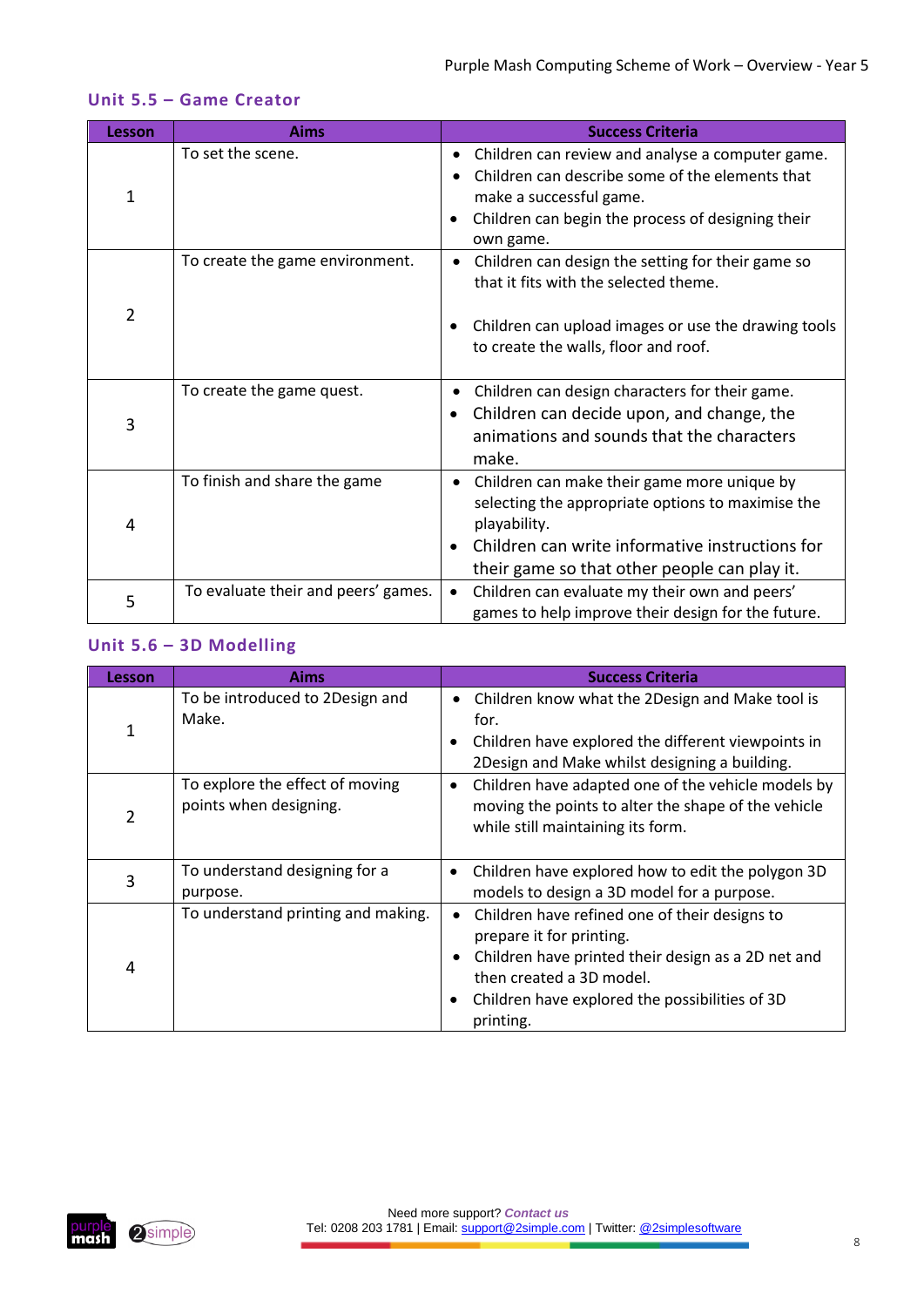#### <span id="page-8-0"></span>**Unit 5.7 – Concept Maps**

| Lesson      | <b>Aims</b>                                                                                                 | <b>Success Criteria</b>                                                                                                                                                            |
|-------------|-------------------------------------------------------------------------------------------------------------|------------------------------------------------------------------------------------------------------------------------------------------------------------------------------------|
| $\mathbf 1$ | To understand the need for visual<br>representation when generating<br>and discussing complex ideas.        | Children can make connections between thoughts<br>$\bullet$<br>and ideas.<br>Children can see the importance of recording<br>$\bullet$<br>concept maps visually.                   |
| 2           | To understand and use the correct<br>vocabulary when creating a concept<br>map.<br>To create a concept map. | Children understand what is meant by 'concept<br>$\bullet$<br>maps', 'stage', 'nodes' and 'connections'.<br>Children can create a basic concept map.<br>$\bullet$                  |
| 3           | To understand how a concept map<br>can be used to retell stories and<br>information.                        | Children have used 2Connect Story Mode to create<br>$\bullet$<br>an informative text.                                                                                              |
| 4           | To create a collaborative concept<br>map and present this to an<br>audience.                                | Children have used 2Connect collaboratively to<br>$\bullet$<br>create a concept map.<br>Children have used Presentation Mode to present<br>٠<br>their concept maps to an audience. |

#### <span id="page-8-1"></span>**Unit 5.8 – Word Processing (with Microsoft Word)**

| <b>Lesson</b>  | <b>Aims</b>                          | <b>Success Criteria</b>                                         |
|----------------|--------------------------------------|-----------------------------------------------------------------|
|                | Making a document from a blank       | Pupils know what a word processing tool is for.                 |
| $\mathbf{1}$   | page                                 | Pupils will be able to create a word processing<br>$\bullet$    |
|                |                                      | document altering the look of the text and                      |
|                |                                      | navigating around the document.                                 |
|                | <b>Inserting Images: Considering</b> | Pupils know how to add images to a word                         |
|                | Copyright                            | document.                                                       |
|                |                                      | Pupils can edit images to reduce their file size.<br>٠          |
| $\overline{2}$ |                                      | Pupils know the correct way to search for images                |
|                |                                      | that they are permitted to reuse.                               |
|                |                                      | Pupils know how to attribute the original artist of             |
|                |                                      | an image.                                                       |
|                | <b>Editing Images in Word</b>        | Pupils can edit their images within Word to best<br>$\bullet$   |
| 3              |                                      | present them alongside text.                                    |
|                |                                      | Pupils understand wrapping of images and text.                  |
|                | Adding the text                      | Pupils can add appropriate text to their document,<br>$\bullet$ |
| 4              |                                      | formatting in a suitable way.                                   |
|                |                                      | Pupils can use a style set in Word.<br>$\bullet$                |
|                |                                      | Pupils can use bullet points and numbering.                     |
|                | Finishing touches                    | Pupils can add text boxes and shapes.<br>$\bullet$              |
|                |                                      | Pupils can consider paragraph formatting such as                |
|                |                                      | line spacing, drop capitals.                                    |
| 5              |                                      | Pupils can use page breaks, headers and footers.                |
|                |                                      | Pupils can add hyperlinks to places in the document             |
|                |                                      | and to an external website.                                     |
|                |                                      | Pupils can add an automated contents page.                      |
|                | Presenting information using tables  | Pupils can add tables to present information.<br>$\bullet$      |
| 6              |                                      | Pupils can edit properties of tables including<br>$\bullet$     |
|                |                                      | borders, colours, merging cells, adding and                     |
|                |                                      | removing rows and columns.                                      |

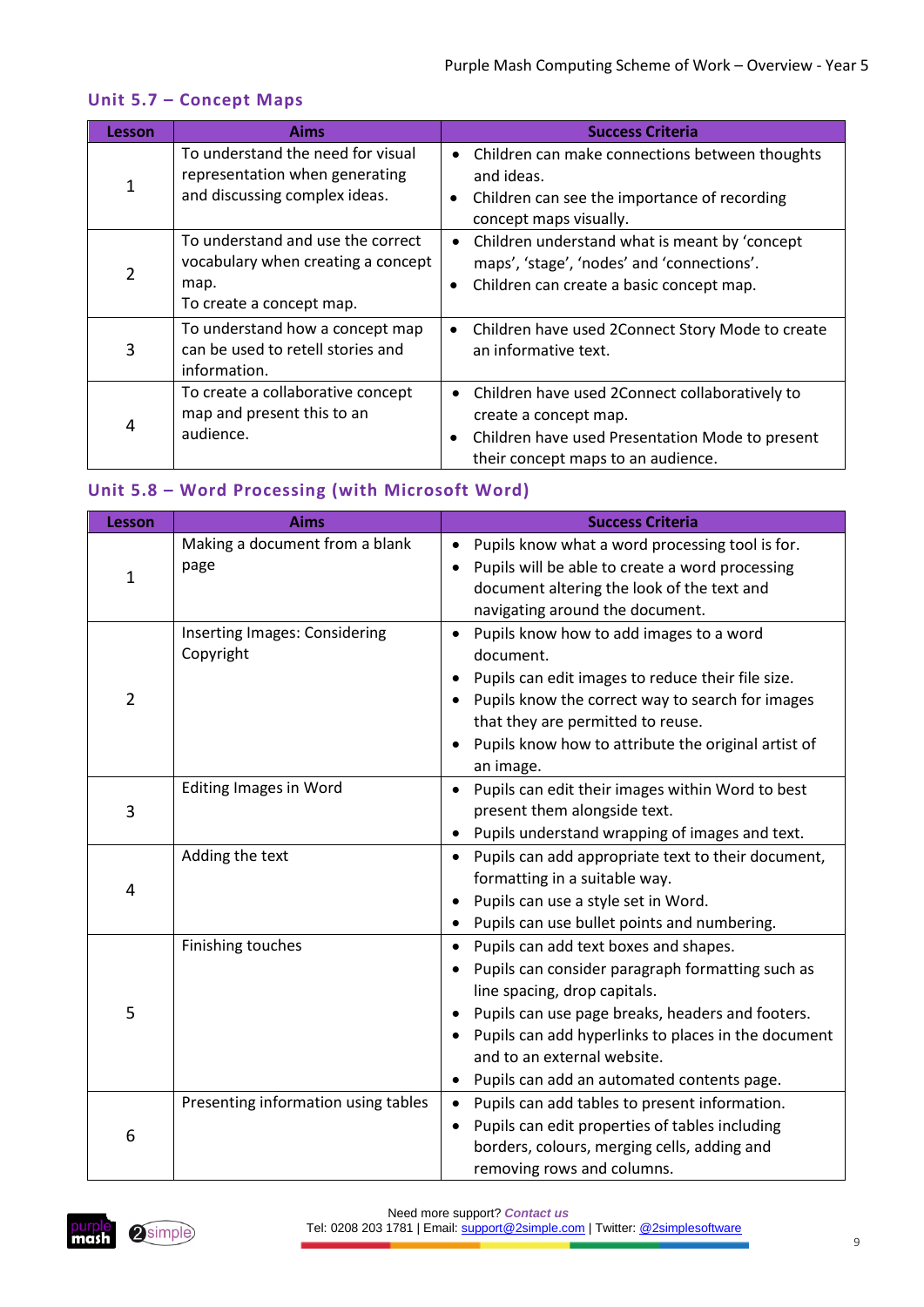|   |                                        | • Pupils can add word art for a heading.                                                                                                                                                                                                                      |
|---|----------------------------------------|---------------------------------------------------------------------------------------------------------------------------------------------------------------------------------------------------------------------------------------------------------------|
| 7 | Writing a letter using a template      | • Pupils can use a Word template and edit it<br>appropriately.<br>• Pupils know how to save a Word document as a pdf<br>and the reasons for doing this.<br>(Optional) Pupils know how to print their<br>$\bullet$<br>documents and can print ranges of pages. |
| 8 | Making a document from a blank<br>page | • Pupils know what a word processing tool is for.<br>Pupils will be able to create a word processing<br>document altering the look of the text and<br>navigating around the document.                                                                         |

#### <span id="page-9-0"></span>**Unit 5.8 – Word Processing (with Google Docs)**

| Lesson         | <b>Aims</b>                                       | <b>Success Criteria</b>                                                                                                                                                                                                                                             |
|----------------|---------------------------------------------------|---------------------------------------------------------------------------------------------------------------------------------------------------------------------------------------------------------------------------------------------------------------------|
| 1              | Making a document from a blank<br>page            | Pupils know what a word processing tool is for.<br>Pupils will be able to create a word processing<br>document, altering the look of the text and<br>navigating around the document.                                                                                |
| $\overline{2}$ | <b>Inserting Images: Considering</b><br>Copyright | Pupils know how to add images to a document.<br>٠<br>Pupils can edit images to reduce their file size.<br>Pupils know the correct way to search for images<br>that they are permitted to reuse.<br>Pupils know how to attribute the original artist of an<br>image. |
| 3              | <b>Editing Images</b>                             | Pupils can edit their images within Docs to best<br>present them alongside text.<br>Pupils understand wrapping of images and text.                                                                                                                                  |
| $\overline{4}$ | <b>Adding the text</b>                            | Pupils can add appropriate text to their document,<br>formatting in a suitable way.<br>Pupils can use styles to format a document.<br>$\bullet$<br>Pupils can use bullet points and numbering.                                                                      |
| 5              | <b>Finishing touches</b>                          | Pupils can add text boxes and shapes.<br>$\bullet$<br>Pupils can use page breaks, headers and footers.<br>Pupils can add hyperlinks to places in the document<br>and to an external website.<br>Pupils can add an automated contents page.                          |
| 6              | <b>Sharing Files</b>                              | Pupils can share their documents with selected<br>users.<br>Pupils understand the different permissions when<br>$\bullet$<br>sharing in Google docs.<br>Pupils can share using a share link.<br>$\bullet$                                                           |
| 7              | <b>Presenting information using tables</b>        | Pupils can create a vector drawing in their<br>$\bullet$<br>document.<br>Pupils can add tables to present information.<br>Pupils can edit properties of tables including<br>borders, colours, merging cells, adding and<br>removing rows and columns.               |

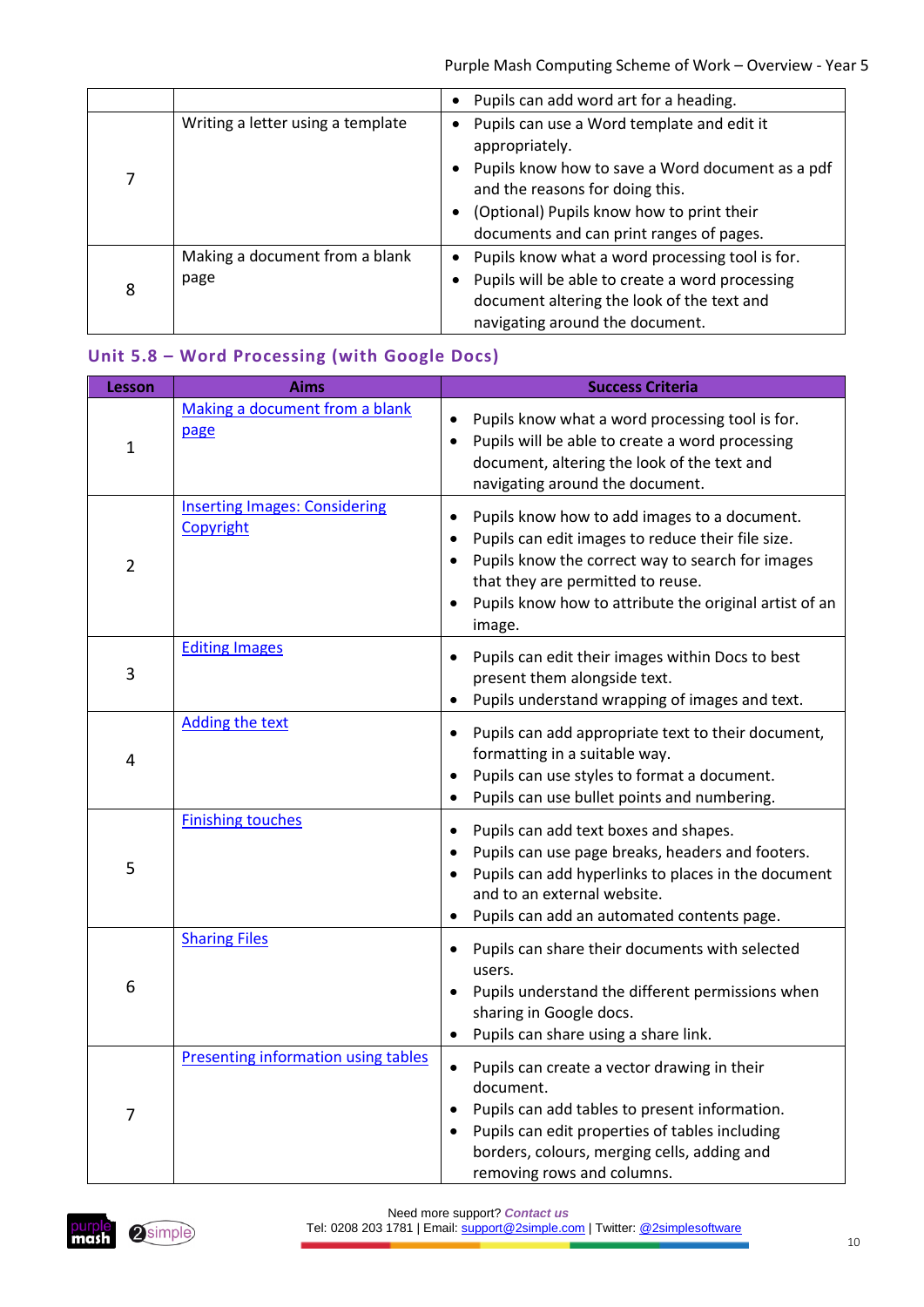| 8 | Writing a letter using a template | Pupils can use a template and edit it appropriately.<br>$\bullet$<br>Pupils can use the spelling and grammar tools built<br>$\bullet$<br>into Google docs.<br>(Optional) Pupils know how to save a document as a<br>$\bullet$<br>pdf and the reasons for doing this.<br>(Optional) Pupils know how to print their<br>$\bullet$<br>documents and can print ranges of pages. |
|---|-----------------------------------|----------------------------------------------------------------------------------------------------------------------------------------------------------------------------------------------------------------------------------------------------------------------------------------------------------------------------------------------------------------------------|

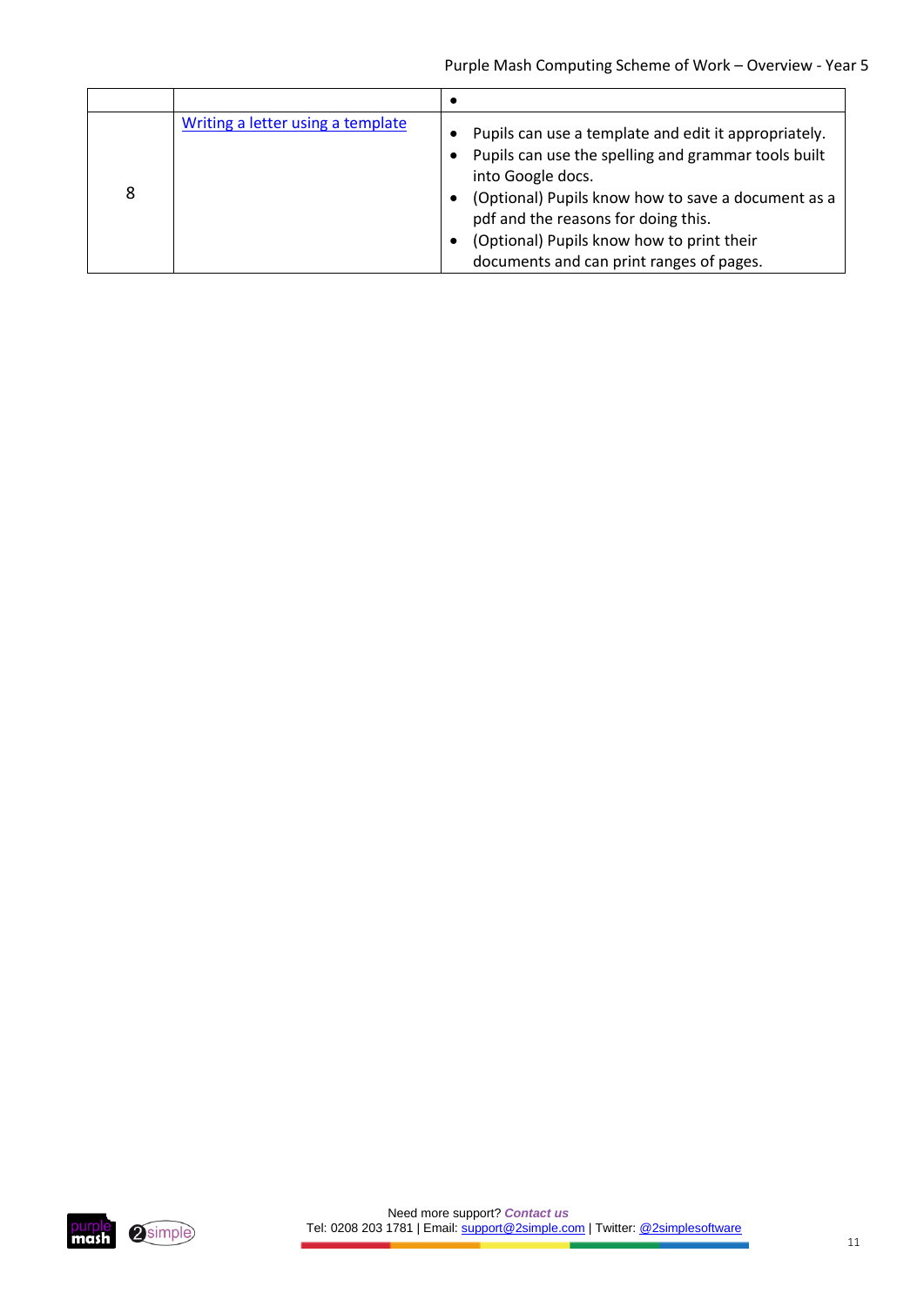### **English National Curriculum Objectives (Key Stage 2)**

<span id="page-11-0"></span>

| <b>National Curriculum Objective</b>                                                                                                                                                                                                                                                           | <b>Strand</b>                 | <b>Units</b>                                                                                                                                                                           |
|------------------------------------------------------------------------------------------------------------------------------------------------------------------------------------------------------------------------------------------------------------------------------------------------|-------------------------------|----------------------------------------------------------------------------------------------------------------------------------------------------------------------------------------|
| Design, write and debug programs that accomplish specific goals, including controlling<br>or simulating physical systems; solve problems by decomposing them into smaller<br>parts.                                                                                                            | <b>Computer Science</b>       | 5.1<br>5.5                                                                                                                                                                             |
| Use sequence, selection and repetition in programs; work with variables and various<br>forms of input and output.                                                                                                                                                                              | <b>Computer Science</b>       | 5.1                                                                                                                                                                                    |
| Use logical reasoning to explain how some simple algorithms work and to detect and<br>correct errors in algorithms and programs.                                                                                                                                                               | Computer Science              | 5.1                                                                                                                                                                                    |
| Understand computer networks, including the Internet; how they can provide multiple<br>services, such as the World Wide Web; and the opportunities they offer for<br>communication and collaboration.                                                                                          | <b>Computer Science</b>       | 5.2                                                                                                                                                                                    |
| Use search technologies effectively, appreciate how results are selected and ranked,<br>and be discerning in evaluating digital content.                                                                                                                                                       | <b>Information Technology</b> | Various<br>Search technologies are taught more<br>specifically in unit 4.7. Children will utilize this<br>knowledge in many Internet based sessions in<br>all areas of the curriculum. |
| Select, use and combine a variety of software (including internet services) on a range of<br>digital devices to design and create a range of programs, systems and content that<br>accomplish given goals, including collecting, analysing, evaluating and presenting data<br>and information. | <b>Information Technology</b> | 5.1<br>5.3<br>5.5<br>5.4<br>5.6<br>5.7<br>5.8                                                                                                                                          |
| Use technology safely, respectfully and responsibly; recognise acceptable/unacceptable<br>behaviour; identify a range of ways to report concerns about content and contact.                                                                                                                    | Digital Literacy              | 5.2 and discussed in other units                                                                                                                                                       |

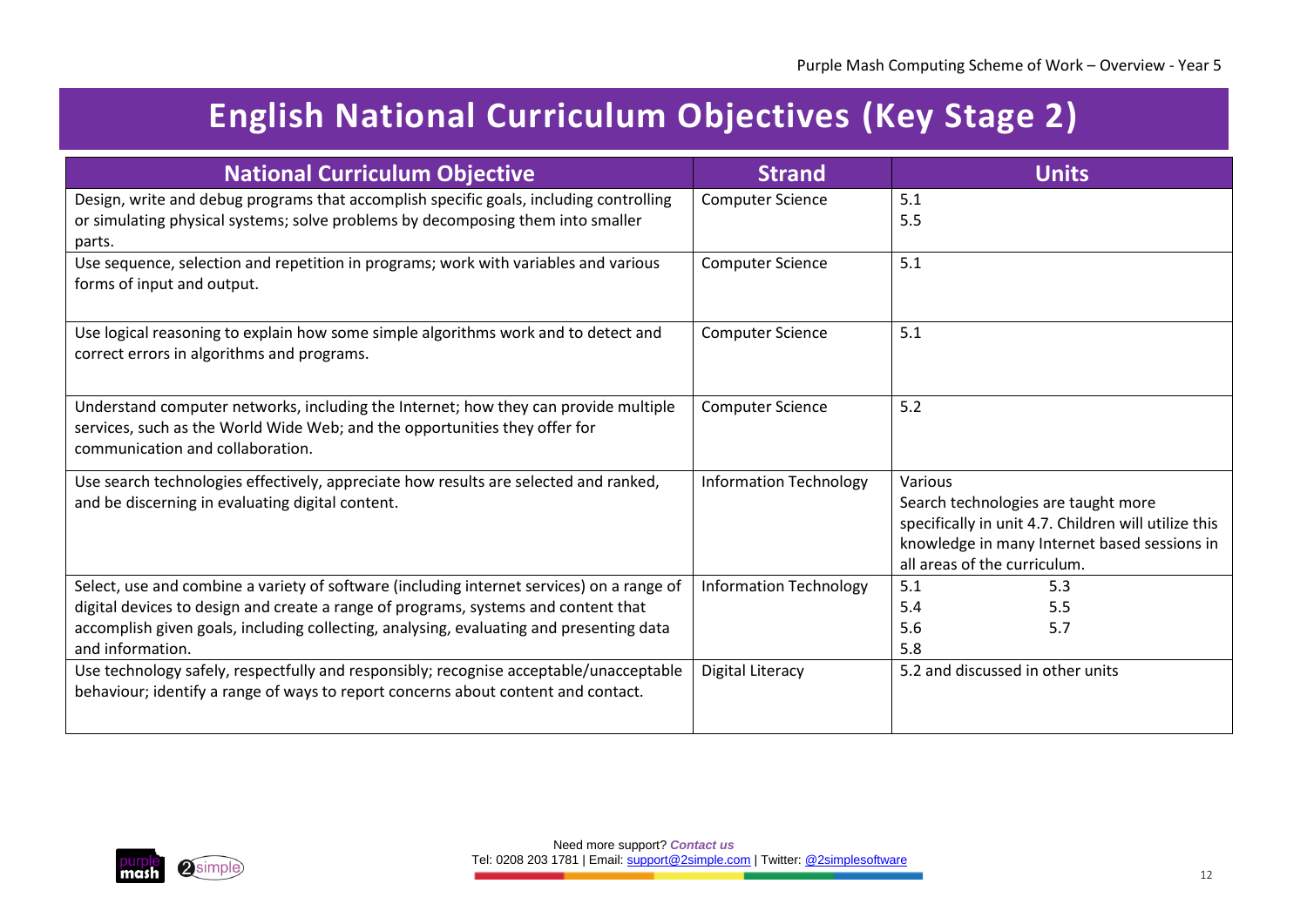### **Welsh Digital Competence Framework**

<span id="page-12-0"></span>

| <b>Strand</b>                    | <b>Element</b>                                | <b>Objective</b><br>(Learners are able to):                                                                                                                                        | <b>Units Covered</b>                                                                                                                                                                                                                                                                                                                               |
|----------------------------------|-----------------------------------------------|------------------------------------------------------------------------------------------------------------------------------------------------------------------------------------|----------------------------------------------------------------------------------------------------------------------------------------------------------------------------------------------------------------------------------------------------------------------------------------------------------------------------------------------------|
| Citizenship                      | Identity, image<br>and reputation             | Talk about the impact that the digital content created can have.                                                                                                                   | 5.2                                                                                                                                                                                                                                                                                                                                                |
|                                  |                                               | Explain why it is important to discuss their use of technology<br>with an adult.                                                                                                   | 5.2                                                                                                                                                                                                                                                                                                                                                |
|                                  |                                               | Maintain secure passwords on a regular basis applying the<br>characteristics of strong passwords and refrain from using the<br>same password more than once                        | 5.2                                                                                                                                                                                                                                                                                                                                                |
|                                  | Health and<br>well-being                      | Understand the advantages, disadvantages, permissions and<br>purposes of altering an image digitally and the reasons for this.                                                     | 5.2                                                                                                                                                                                                                                                                                                                                                |
|                                  |                                               |                                                                                                                                                                                    | 5.5                                                                                                                                                                                                                                                                                                                                                |
|                                  | Digital rights,<br>licensing and<br>ownership | Cite all sources when researching and explain the importance<br>of this.                                                                                                           | 5.2                                                                                                                                                                                                                                                                                                                                                |
|                                  | Online<br>behaviour and<br>cyberbullying      | Understand that photographs can be edited digitally and the<br>rights and permissions associated with this.                                                                        | 5.2                                                                                                                                                                                                                                                                                                                                                |
|                                  |                                               | Demonstrate appropriate online behaviour and apply a range<br>of strategies to protect themselves and others from possible<br>online dangers, bullying and inappropriate behaviour | 5.2 Also as part of blogging about their work in various units.                                                                                                                                                                                                                                                                                    |
| Interacting and<br>collaborating | Communication                                 | Exchange online communication with other learners in one or<br>more languages, making use of a growing range of available<br>features.                                             | <b>Most Units</b><br>Most children will successfully exchange online<br>communication with other learners for a variety of purposes,<br>using a range of Purple Mash tools such as 2Email, 2Blog,<br>collaborative functionality e.g. 2Dos, 2Connect and<br>2Investige. Their skill at using more advanced features such<br>as searching for 2Dos. |

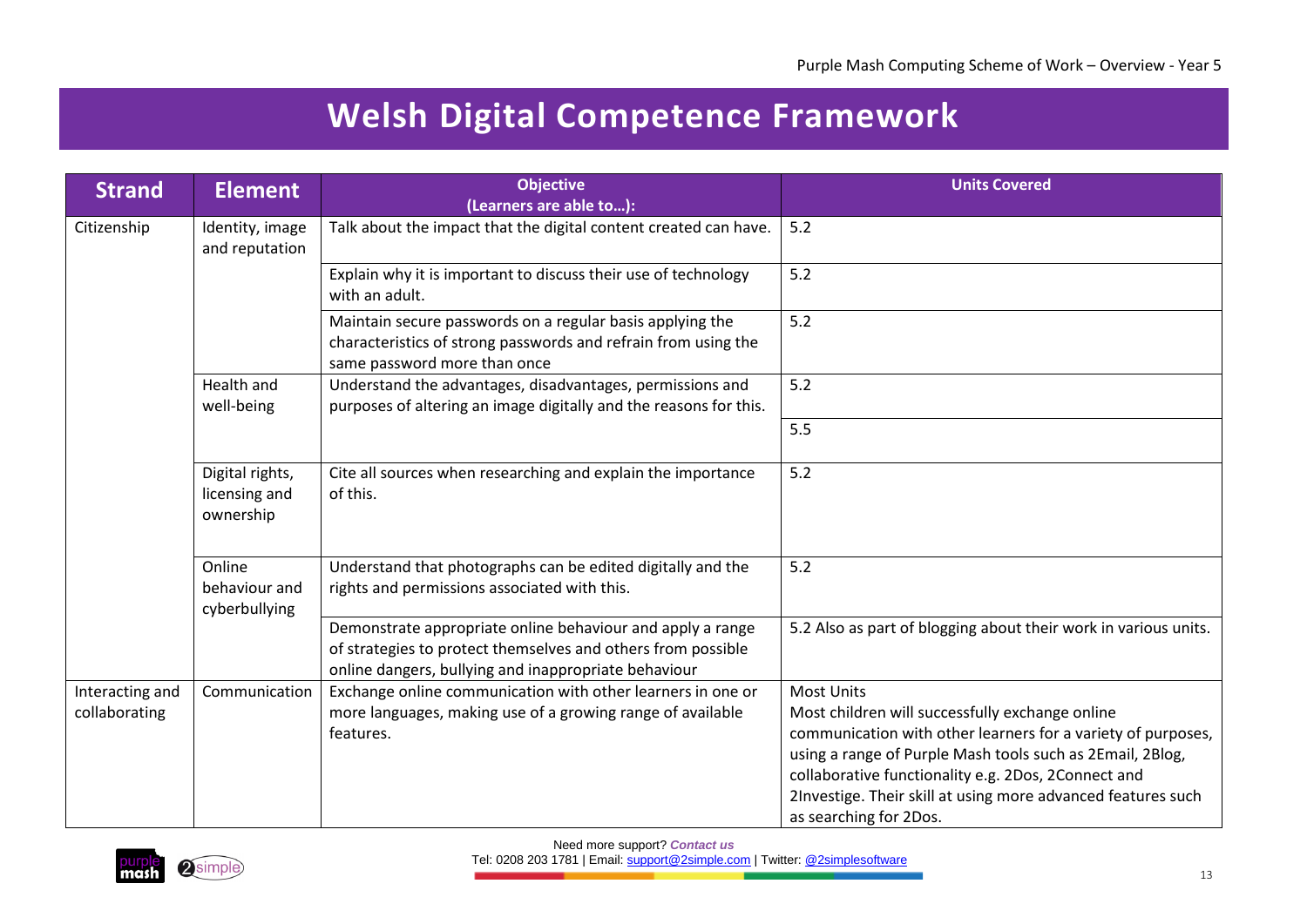|           |                             | Show an understanding of the advantages and disadvantages of<br>different forms of communication and when it is appropriate to<br>use each.                   | 5.2                                                                                                                                                                                                                                                                                              |
|-----------|-----------------------------|---------------------------------------------------------------------------------------------------------------------------------------------------------------|--------------------------------------------------------------------------------------------------------------------------------------------------------------------------------------------------------------------------------------------------------------------------------------------------|
|           | Collaboration               | Work with others to create an online collaborative project for a<br>specific purpose, sharing and appropriately setting permissions<br>for other              | 5.7                                                                                                                                                                                                                                                                                              |
|           | Storing and<br>sharing      | Back up files to a second or third storage device                                                                                                             | Through Blogging covered in several units.<br>Using Purple Mash collaborative tools.<br>Throughout Purple Mash, most children will understand that<br>as well as files being stored in the cloud, they can also be<br>downloaded and backed up locally, on a network or on a<br>portable device. |
|           |                             | Search for a specific file                                                                                                                                    | <b>Most Units</b><br>Most children will be able to use the search feature in the<br>'My Work' area to find files that meet a specific search<br>criteria e.g. name of file, date (if used to name the file),<br>subject etc.                                                                     |
|           |                             | Upload files from a local drive to online storage.                                                                                                            | <b>Most Units</b><br>Most children can use the image upload feature in various<br>tools used for example: (Unit-5.4-2Investigate, 5.3-<br>2calculate, 5.6-2DIY3D and 5.7-2connect) to upload an<br>image from a local drive to Purple Mash.                                                      |
| Producing | Planning,<br>sourcing and   | Create a written plan using a template provided.                                                                                                              | 5.1<br>5.5<br>5.6<br>5.8                                                                                                                                                                                                                                                                         |
|           | searching                   | Adjust keywords and search techniques to find relevant<br>information; begin to reference sources used in their work;<br>consider if the content is reliable. | 5.2,                                                                                                                                                                                                                                                                                             |
|           | Creating                    | Combine a range of multimedia components to produce an<br>appropriate outcome.                                                                                | 5.1<br>5.5<br>5.8                                                                                                                                                                                                                                                                                |
|           |                             | Create, collect and combine a range of text, image, sound,<br>animation and video for selected purposes.                                                      | 5.1<br>5.5<br>5.1<br>5.3                                                                                                                                                                                                                                                                         |
|           | Evaluating and<br>improving | Explain reasons for layout and content of own work                                                                                                            | 5.4<br>5.5<br>5.6<br>5.7<br>5.8                                                                                                                                                                                                                                                                  |

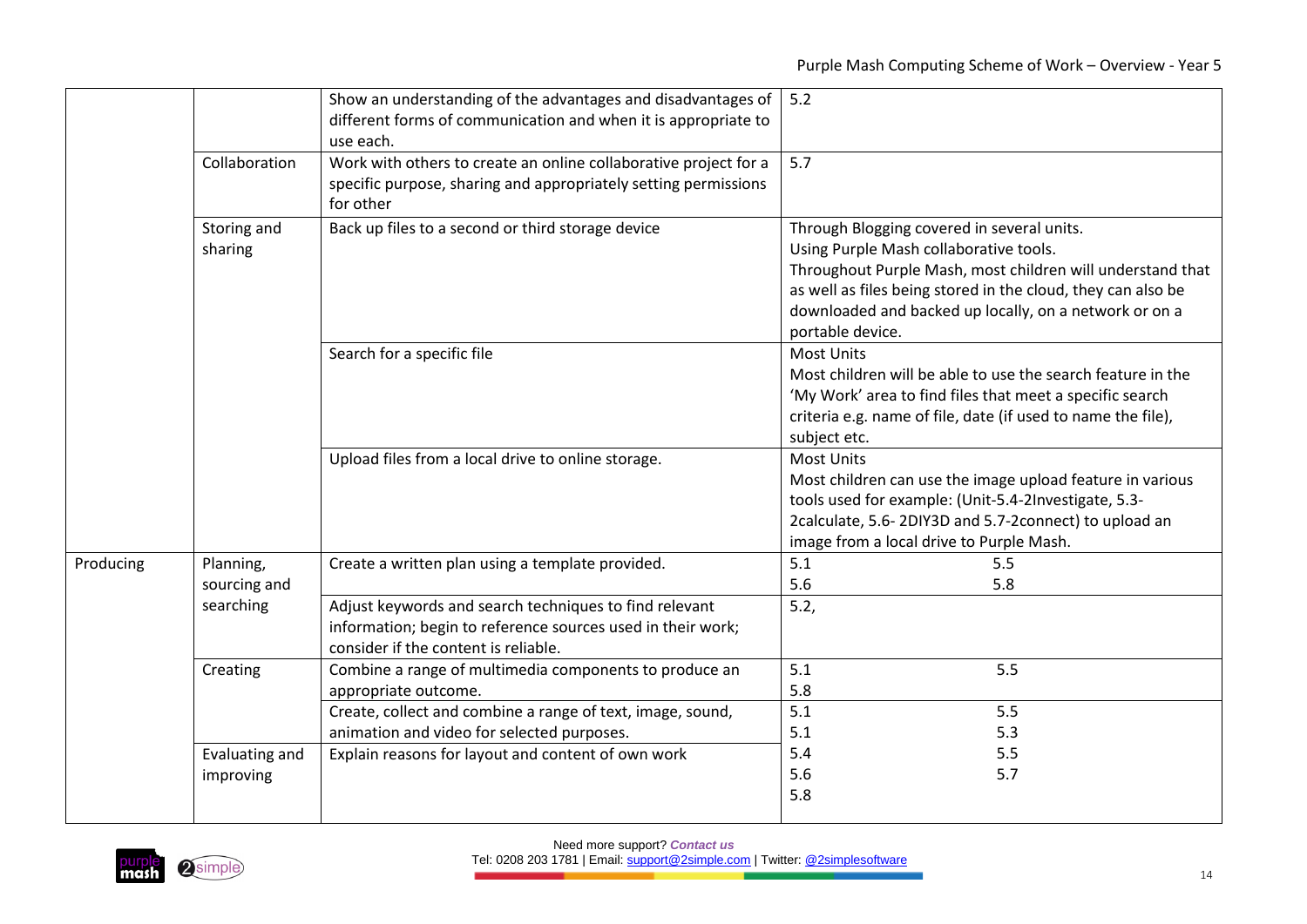Purple Mash Computing Scheme of Work – Overview - Year 5

|               |             | Comment on reasons for layout                                     | 5.1               | 5.3                                                                                                                |
|---------------|-------------|-------------------------------------------------------------------|-------------------|--------------------------------------------------------------------------------------------------------------------|
|               |             |                                                                   | 5.4               | 5.5                                                                                                                |
|               |             |                                                                   | 5.6               | 5.7                                                                                                                |
|               |             |                                                                   | 5.8               |                                                                                                                    |
|               |             | Invite feedback/responses from others                             | 5.1               | 5.3                                                                                                                |
|               |             |                                                                   | 5.4               | 5.5                                                                                                                |
|               |             |                                                                   | 5.6               | 5.7                                                                                                                |
|               |             |                                                                   | 5.8               |                                                                                                                    |
|               |             | Create groups and share work between them to allow review of      | <b>Most Units</b> |                                                                                                                    |
|               |             | work.                                                             |                   | Opportunities exist in all units for children to share work                                                        |
|               |             |                                                                   |                   | between them, both electronically or physically, and use this<br>sharing as an opportunity to review others' work. |
| Data and      | Problem     | Design simple sequences of instructions (algorithms) including    | 5.1               |                                                                                                                    |
| Computational | solving and | the use of Boolean values (i.e. yes/no/true/false), e.g. within   |                   |                                                                                                                    |
| Thinking      | modelling   | the algorithm, demonstrate the correct use of Boolean values      |                   |                                                                                                                    |
|               |             | giving an either/or response.                                     |                   |                                                                                                                    |
|               | Data and    | Create, explore and analyse data sets, highlighting relationships | 5.3               |                                                                                                                    |
|               | information | within them                                                       | 5.4               |                                                                                                                    |
|               | literacy    |                                                                   |                   |                                                                                                                    |

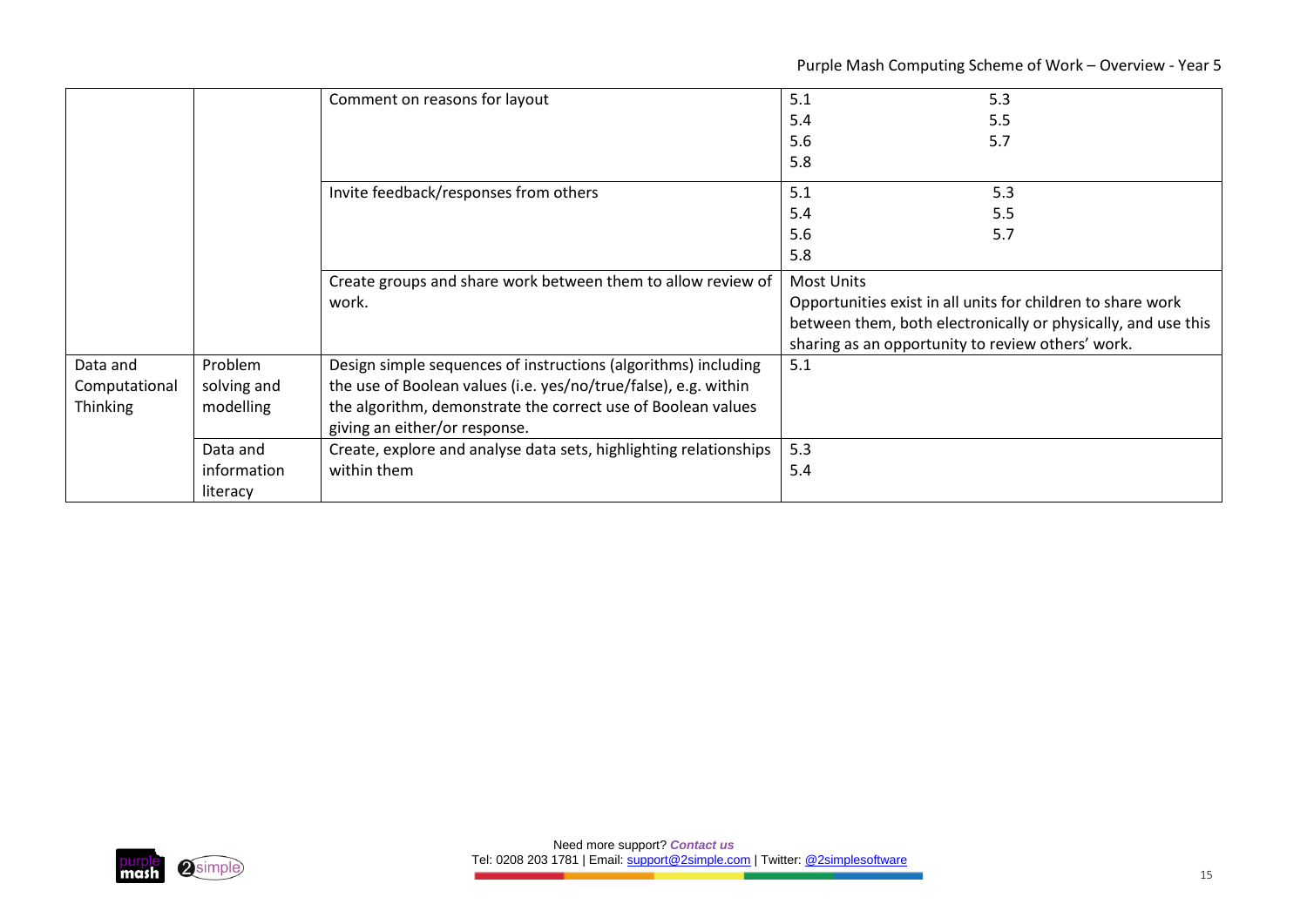## <span id="page-15-0"></span>**Northern Ireland Levels of Progression and Desirable Features**

|                | <b>Objective</b>                                                                                                                                                                                | <b>Units Covered</b> |
|----------------|-------------------------------------------------------------------------------------------------------------------------------------------------------------------------------------------------|----------------------|
| Explore        | Access, select, interpret and research information from<br>safe and reliable sources.                                                                                                           | 5.2                  |
|                | Investigate, make predictions and solve problems<br>through interaction with digital tools.                                                                                                     | 5.1, 5.3, 5.4, 5.7   |
| <b>Express</b> | Create, develop, present and publish ideas and<br>information responsibly using a range of digital media<br>and manipulate a range of assets to produce<br>multimedia.                          | All units            |
| Exchange       | Communicate safely and responsibly using a range of<br>contemporary digital methods and tools, exchanging,<br>sharing, collaborating and developing ideas digitally.                            | All units            |
| Evaluate       | Talk about, review and make improvements to work,<br>reflecting on the process and outcome, and consider<br>the sources and resources used, including safety,<br>reliability and acceptability. | All units            |
| Exhibit        | Manage and present their stored work and showcase<br>their learning across the curriculum, using ICT safely<br>and responsibly.                                                                 | <b>All Units</b>     |

| <b>Desirable Features</b>   | <b>Units Covered</b>                        |
|-----------------------------|---------------------------------------------|
| Desktop Publishing          | 5.5, 5.6, 5.7, 5.8                          |
| Film and Animation          | 5.5                                         |
| <b>Interactive Design</b>   | 5.1, 5.5                                    |
| Managing data               | 5.4                                         |
| Music and Sound             | See unit 2.7                                |
| <b>Online Communication</b> | Use of 2dos and blogging as part of lessons |
| Presenting                  | 5.5, 5.6, 5.7, 5.8                          |
| Working with Images         | 5.5, 5.6, 5.8                               |

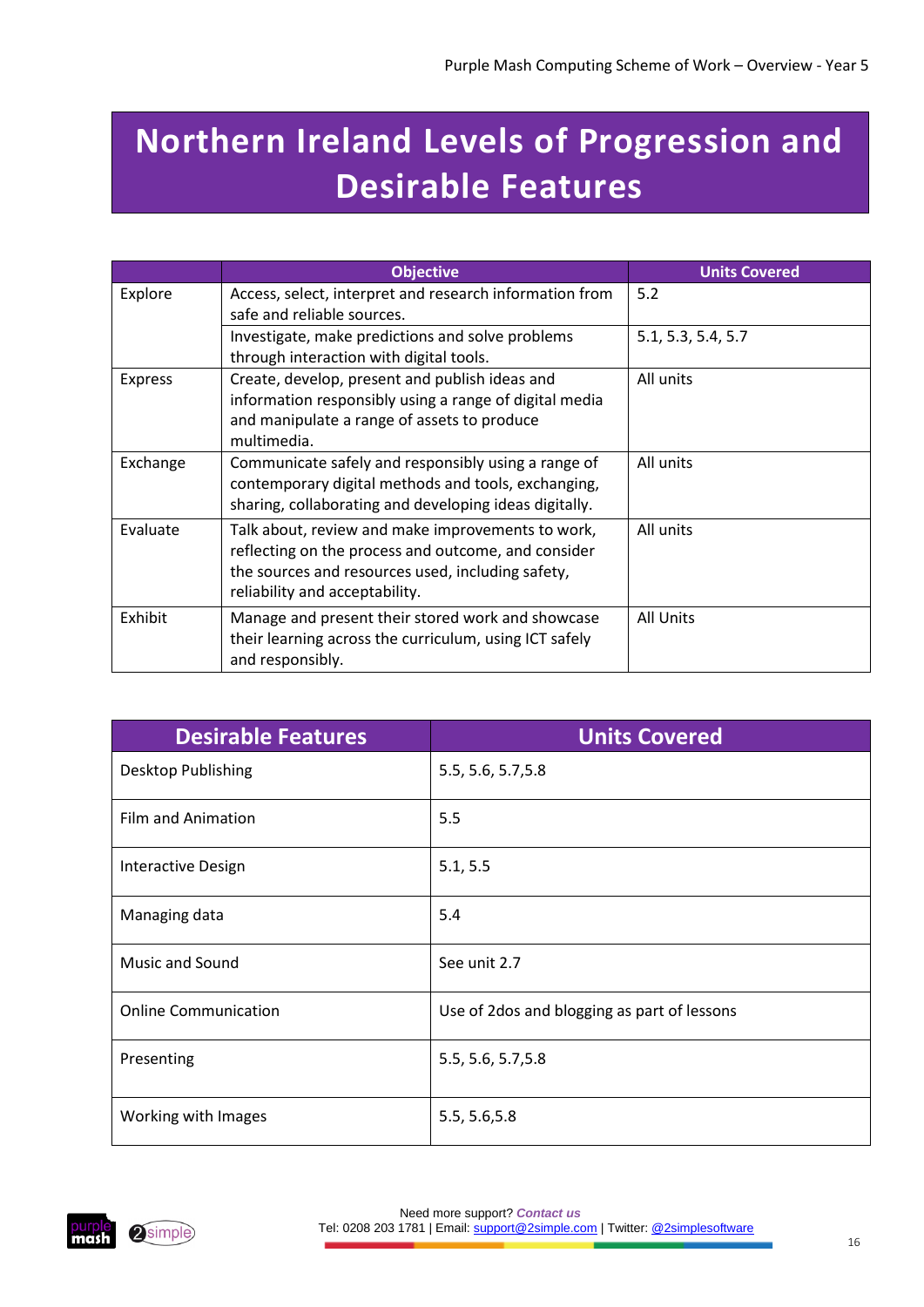## <span id="page-16-0"></span>**Scottish Curriculum for Excellence (Second Level)**

| <b>Technological developments in society</b>                                                                                                                                                                          | <b>Units Covered</b>            |
|-----------------------------------------------------------------------------------------------------------------------------------------------------------------------------------------------------------------------|---------------------------------|
| When exploring technologies in the world around me, I can<br>use what I learn to help to design or improve my ideas or<br>products.                                                                                   | 5.5, 5.6                        |
| I can investigate how an everyday product has changed over<br>time to gain an awareness of the link between scientific and<br>technological developments                                                              |                                 |
| Having analysed how lifestyle can impact on the environment<br>and Earth's resources, I can make suggestions about how to<br>live in a more sustainable way.                                                          |                                 |
| I can investigate the use and development of renewable and<br>sustainable energy to gain an awareness of their growing<br>importance in Scotland or beyond.                                                           |                                 |
| <b>ICT to enhance learning</b>                                                                                                                                                                                        | <b>Units Covered</b>            |
| As I extend and enhance my knowledge of features of various<br>types of software, including those which help find, organise,<br>manage and access information, I can apply what I learn in<br>different situations.   | By covering a variety of units. |
| I can access, retrieve and use information from electronic<br>sources to support, enrich or extend learning in different<br>contexts.                                                                                 | By covering a variety of units. |
| Throughout all my learning, I can use search facilities of<br>electronic sources to access and retrieve information,<br>recognising the importance this has in my place of learning, at<br>home and in the workplace. | By covering a variety of units. |
| I explore and experiment with the features and functions of<br>computer technology and I can use what I learn to support<br>and enhance my learning in different contexts.                                            | By covering a variety of units. |
| I can create, capture and manipulate sounds, text and images<br>to communicate experiences, ideas and information in<br>creative and engaging ways.                                                                   | By covering a variety of units. |
| Computing science contexts for developing technological<br>skills and knowledge                                                                                                                                       | <b>Units Covered</b>            |
| I am developing my knowledge and use of safe and acceptable<br>conduct as I use different technologies to interact and share<br>experiences, ideas and information with others                                        | 5.2                             |